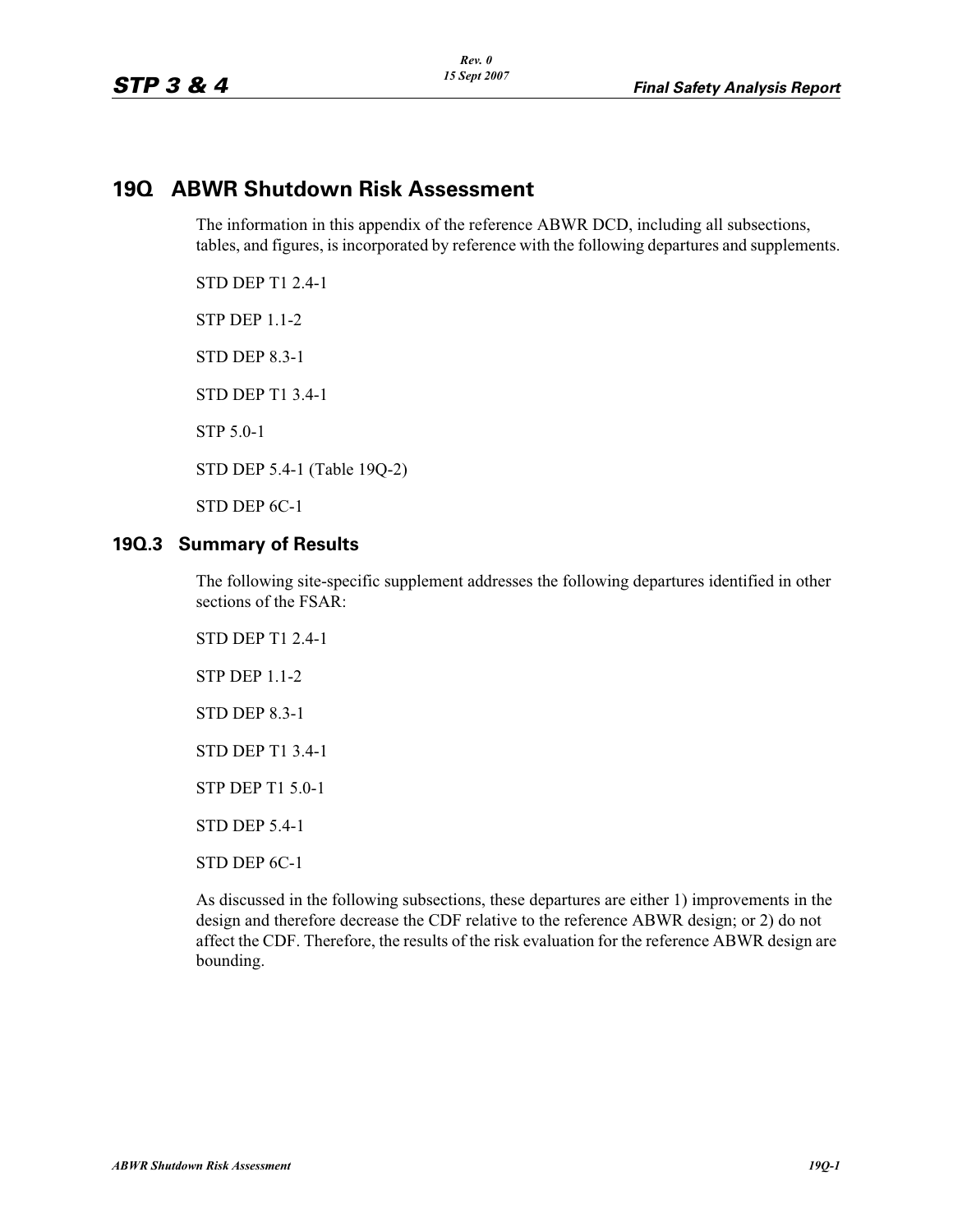## **19Q.4.1 Decay Heat Removal**

## *ABWR Features*

*Other potential heat sinks include the suppression pool (via the safety relief valves), or under certain conditions the Reactor Water Cleanup System, or the Fuel Pool Cooling and Cleanup System (if the reactor water level is raised to the refueling level). As a final method, if the RPV head was removed, bulk boiling of reactor coolant in the RPV with adequate makeup would prevent fuel damage.*

STD DEP 5.4-1

The RWCU design includes two 100% pumps instead of the reference ABWR DCD design of two 50% pumps. The two 100% RWCU pumps represent an improvement in the reliability of the RWCU system, and a decrease in shutdown risk.

STD DEP 2.4-1

The RHR design has three RHR loops connected to the FPC instead of two for the ABWR DCD with normally closed inter-ties to permit additional supplemental cooling during refueling outages to reduce outage time.

Increasing the number of RHR loops connected to FPC from two to three results in a decrease in CDF, because it is an improvement of the outage management control for the fuel pool cooling system.

## **19Q.4.2 Inventory Control**

STD DEP 2.4-1

# *Residual Heat Removal System*

*The ABWR residual heat removal (RHR) system is a closed system consisting of three independent pump loops (A, B, and C-where B and C are similar) which inject water into the vessel and/or remove heat from the reactor core or containment. Loop A differs from B and C in that its return line goes to the RPV through the feedwater line whereas loop B & C return lines go directly to the RPV. In addition, loop A does not have connections to the drywell or wetwell sprays or a return to the fuel pool cooling system. However, for purposes of this analysis, the differences are minor and the three loops can be considered identical. The RHR System has many modes of operation, each mode making use of common RHR System components. Protective interlocks are provided to prevent the most likely interactions of mode combinations.*

The RHR design has three RHR loops connected to the FPC instead of two for the ABWR DCD with normally closed inter-ties to permit additional supplemental cooling during refueling outages to reduce outage time.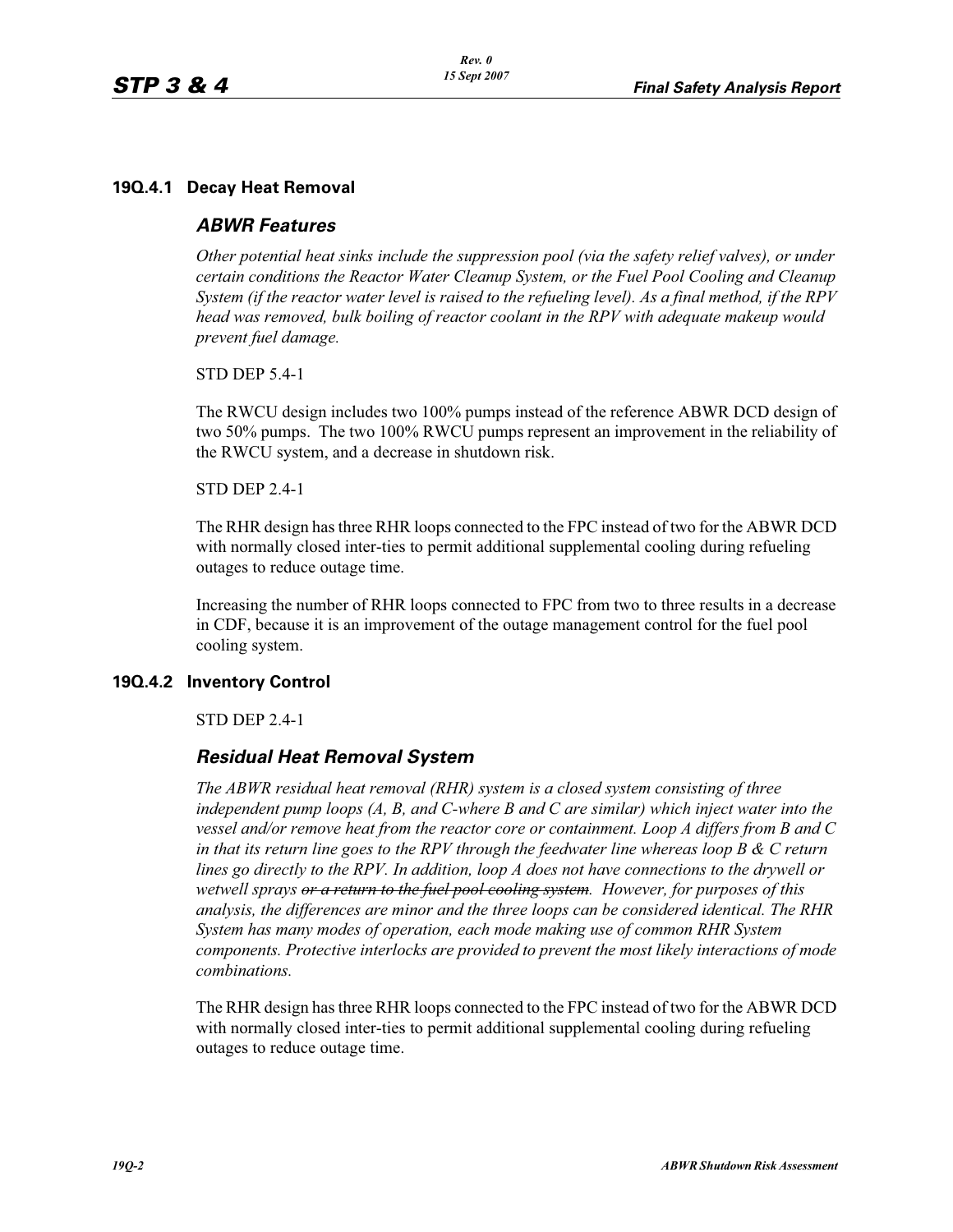Increasing the number of RHR loops connected to FPC from two to three results in a decrease in CDF, because it is an improvement of the outage management control for the fuel pool cooling system.

STD DEP 6C-1

The ECCS suction strainer departure meets NRC requirements and does not result in an increase in the shutdown risk profile.

#### **19Q.4.4 Electrical Power**

#### *ABWR Features*

*In the event that one phase of the main transformer were to fail, an installed spare is available to return the preferred source of offsite power to service without the need to procure and deliver a new transformer.*

STP DEP 1.1-2

The STP FSAR is for a dual unit site (STP  $3 \& 4$ ) compared with the ABWR DCD which is for a single unit site. The shared systems between the STP  $3 \& 4$  (e.g., Fire Protection is credited in the shutdown risk evaluation) do not result in any changes to the assessed risk associated with shutdown conditions because the expected frequency for units being in a shutdown condition and requiring backup cooling from the fire protection system is extremely small.

STD DEP 8.3-1

The STP design incorporates two Reserve Auxiliary Transformers (RATs) in place of the ABWR DCD design that has a single RAT. The two RATs afford greater reliability for offsite AC power and therefore, decrease the frequency of a LOOP event.

STD DEP T1 3.4-1

Increasing the number of divisions from three (Div I, II, and III) to four (Div I, II, III, and IV) improves reliability and reduces the probability of mitigation system failure.

## **19Q.6 Flooding and Fire Protection**

#### *Flooding*

The following is a site-specific supplement.

#### *Hurricane Risk*

The Abnormal Procedure for STP Units  $1 \& 2$ , which covers hurricanes and external floods, requires a plant shutdown prior to the arrival on site of hurricane winds in excess of 73 miles per hour. Therefore, the risk of hurricane damage is addressed as part of the shutdown risk evaluation.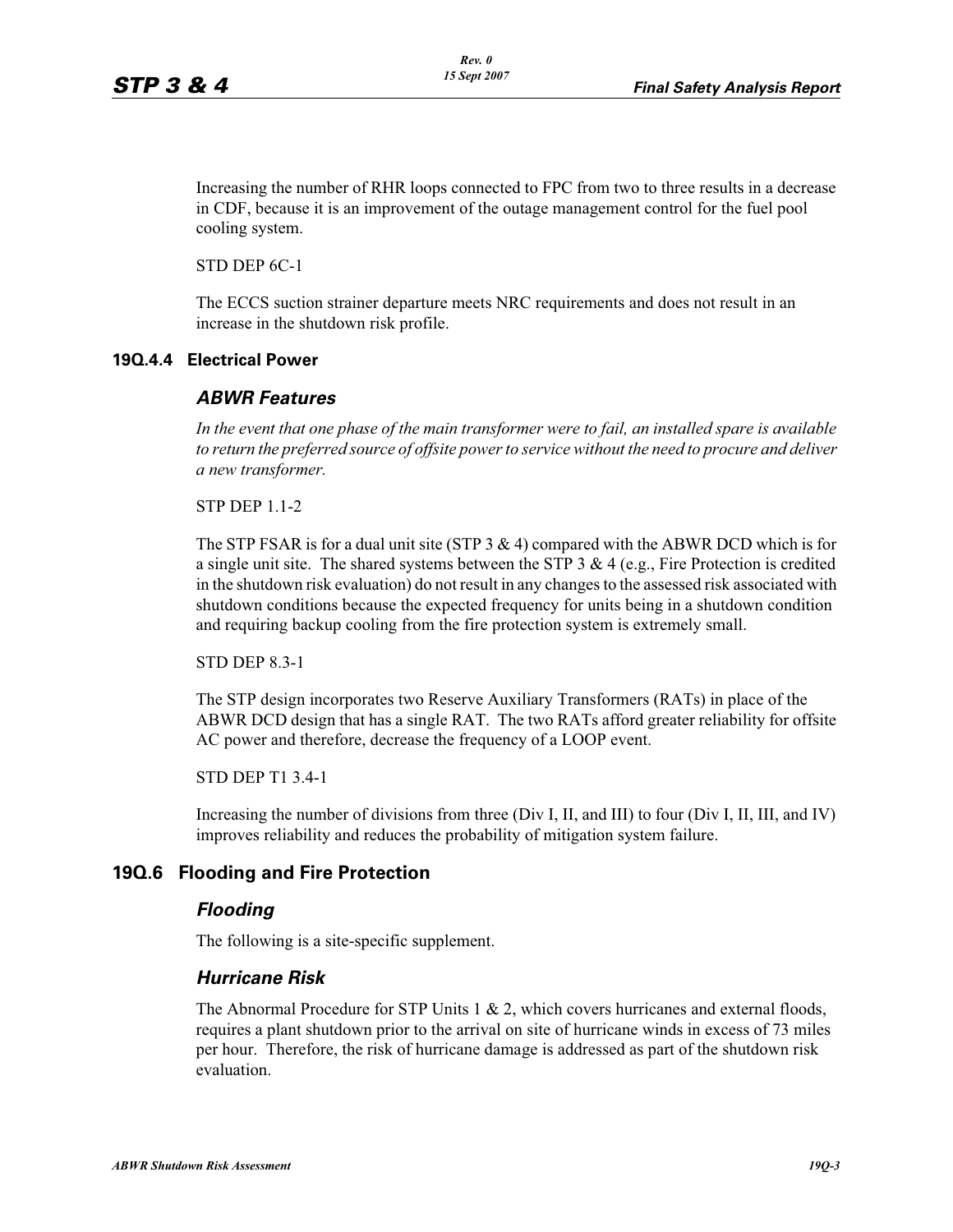Per the STP 3 & 4 external flooding evaluation, the storm surge from a hurricane was determined to result in a water level below plant grade. Similarly, the probable maximum precipitation event would result in a water level onsite that is one-foot below plant grade for Units 3 & 4.

Due to the likely impact on switchyard equipment, the hurricane is modeled to result in an extended loss of offsite power event. Given that the hurricane would not result in a storm surge to threaten additional plant equipment, the hurricane risk is judged to have a small quantitative impact on shutdown risk. In addition, the tornado analysis provided in Section 19.4.2 of the reference ABWR DCD would bound the hurricane analysis with respect to high winds. High winds would also result in an extended loss of offsite power event. With three EDGs available for sources of safety-related AC power, Section 19.4.2 of the reference ABWR DCD identifies that the tornado-induced core damage frequency is small compared to the internal events core damage frequency. The tornado-induced risk is bounded by the internal events LOOP analysis provided in Appendix 19D.4. The onsite fuel oil supply supports seven days of continuous EDG operation to cope with extended LOOP events. In addition, long term fuel supply arrangements are in place to provide fuel oil from offsite sources within seven days. The hurricane-induced risk is insignificant compared to the tornado-induced risk. The ABWR DCD remains bounding for shutdown risk.

In order to reduce the risk in responding to an approaching hurricane, STP 3  $\&$  4 commits to developing a procedure prior to fuel load to cope with impending hurricanes. (COM 19Q-1)

# *External Flooding Risk*

STP DEP T1 5.0-1

Appendix 19R presents the analysis performed for external flooding at STP Units 3 & 4 for power operation. These results are also applicable to shutdown conditions. If external flood barriers are open or removed and cannot be restored prior to high water levels reaching the site, then core damage is assumed. The incremental increase in risk during shutdown due to external flooding is very small due to the fraction of time the plant is in a shutdown condition during a year. The small likelihood of occurrence of an external flood is significantly less than the risk calculated for the ABWR during shutdown conditions. The ABWR DCD remains bounding for shutdown risk.

#### **19Q.7.6 Success Criteria**

*(1) Decay Heat Removal from RPV*

*Recovery of the failed RHR System, use of one of the other two RHR Systems (SDC) or the Reactor Water Cleanup (CUW) System (under certain plant conditions) is sufficient for success. The CUW System capacity is temperature dependent and require requires a single both pumps pump and both nonregenerative heat exchangers (the regenerative heat exchangers must be bypassed). In Mode 5, the Fuel Pool Cooling and Cleanup (FPC) System can be used after the reactor cavity is flooded. FPC alone after 10 days is sufficient to remove all the decay heat. Both FPC pumps and heat exchangers and the supporting systems are required. CUW can remove the entire decay heat 8 days after shutdown.*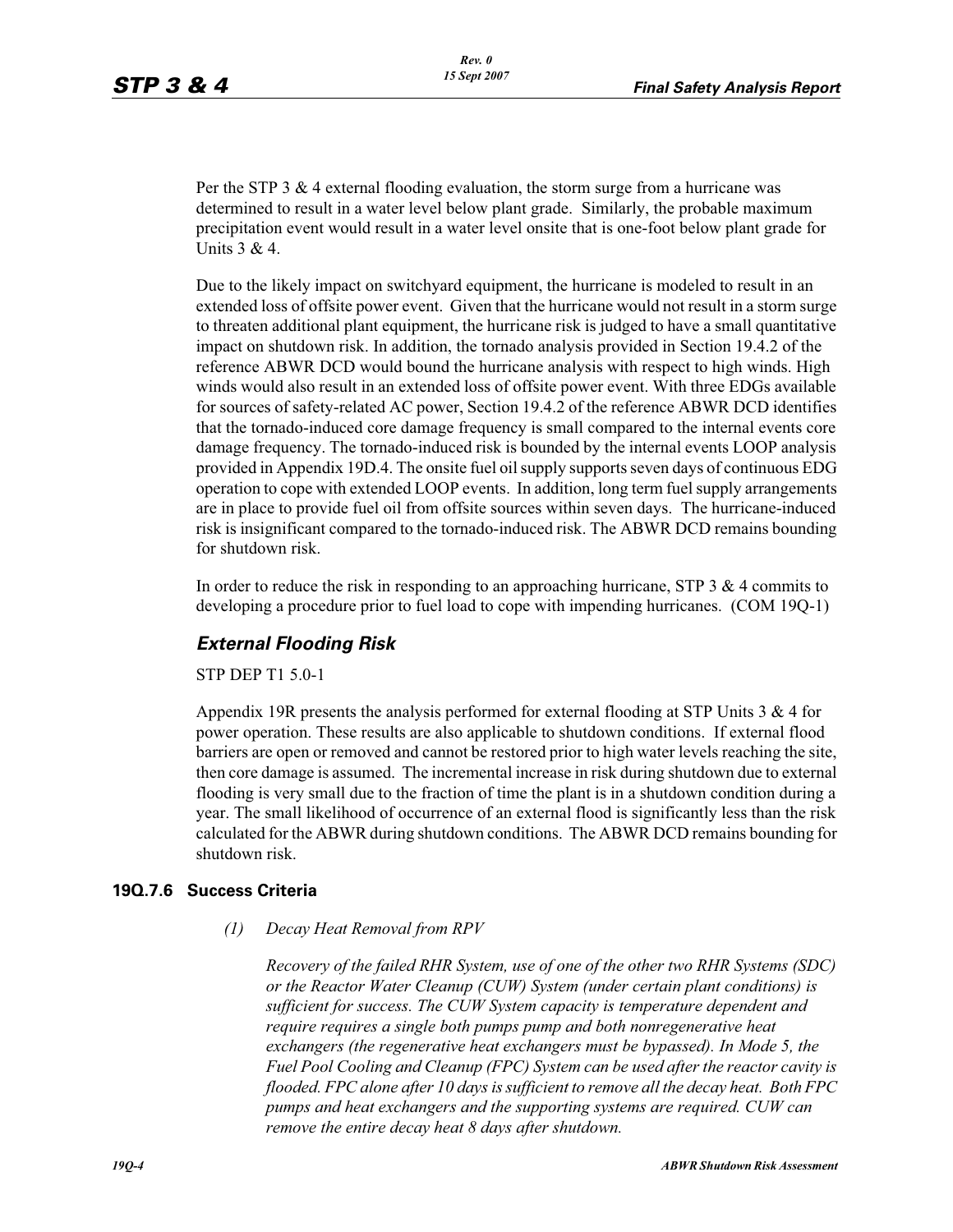STD DEP 5.4-1

The RWCU design includes two 100% pumps instead of the reference ABWR DCD design of two 50% pumps. The two 100% RWCU pumps represent an improvement in the reliability of the RWCU system, and a decrease in shutdown risk.

STD DEP T1 2.4-1

The RHR design has three RHR loops connected to the FPC instead of two for the ABWR DCD with normally closed inter-ties to permit additional supplemental cooling during refueling outages to reduce outage time.

Increasing the number of RHR loops connected to FPC from two to three results in a decrease in CDF, because it is an improvement of the outage management control for the fuel pool cooling system.

## **19Q.7.7.1 Loss of RHR Due to Failure in the Operating RHR System**

## *Loss of RHR in Mode 3 or 4*

*If the main condenser fails or is unavailable, the operator can use the CUW System to remove the decay heat (W2) if the RPV temperature is above 386 K (234°F).*

STD DEP 5.4-1

The RWCU design includes two 100% pumps instead of the reference ABWR DCD design of two 50% pumps. The two 100% RWCU pumps represent an improvement in the reliability of the RWCU system, and a decrease in shutdown risk.

## *Loss of RHR in Mode 5*

*Figure 19Q-4 shows the event tree for loss of RHR in Mode 5 for 3 - 8 days after shutdown. Figure 19Q-5 shows the event tree for loss of RHR in Mode 5 for the period 8 - 10 days and Figure 19Q-6 shows the event tree for greater than 10 days. The differences in these event trees are that for the period 8 - 10 days CUW alone is success (W2) and beyond 10 days FPC alone (FPC) is success.*

STD DEP 2.4-1

The RHR design has three RHR loops connected to the FPC instead of two for the ABWR DCD with normally closed inter-ties to permit additional supplemental cooling during refueling outages to reduce outage time.

Increasing the number of RHR loops connected to FPC from two to three results in a decrease in CDF, because it is an improvement of the outage management control for the fuel pool cooling system.